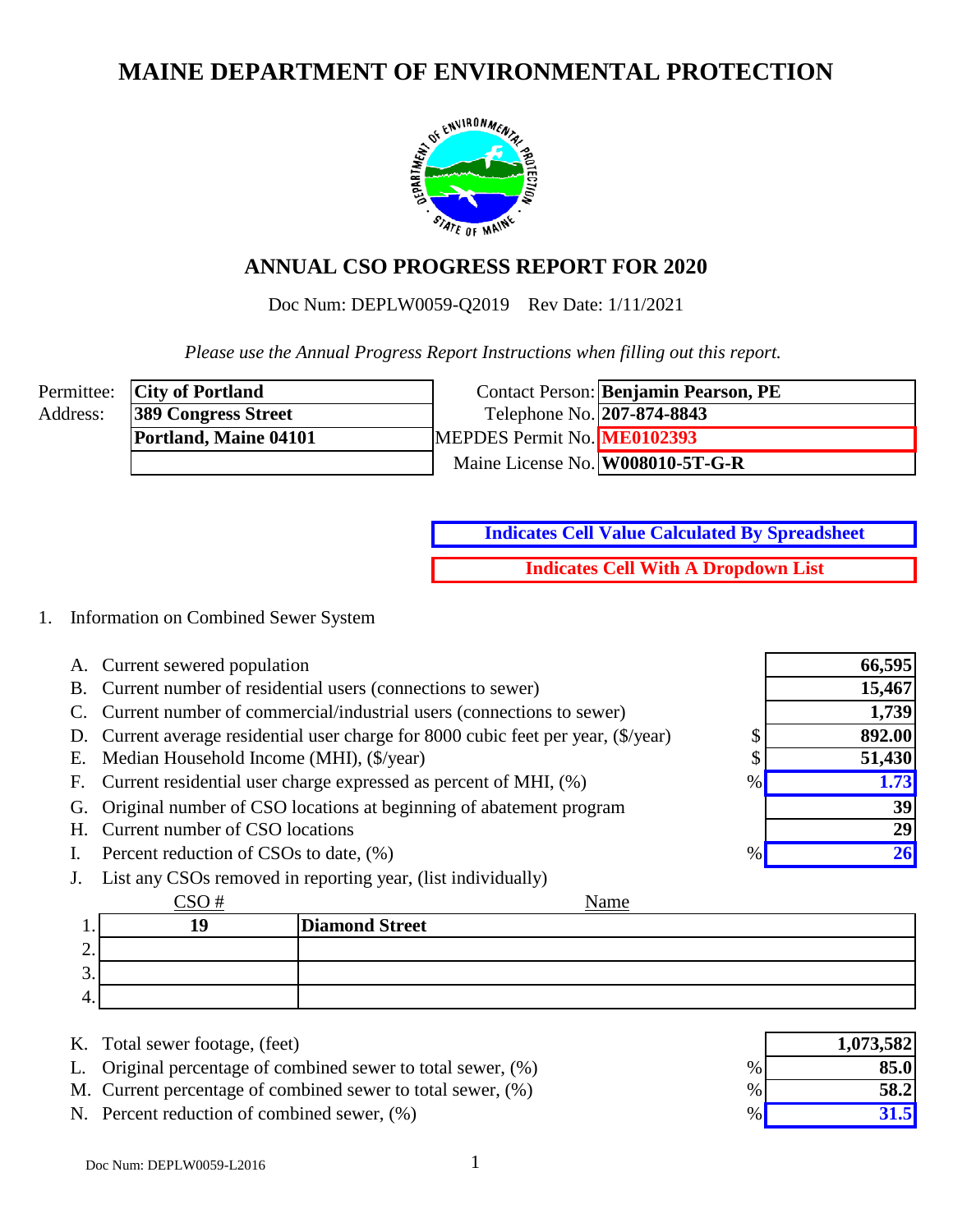### 2. CSO Progress

- A. Are you on schedule with your approved CSO Abatement Plan? (Please see **No** (Yes, No) **No** attached instructions)
- B. If existing schedule is behind the approved schedule, list the reasons why and how the permittee proposes to catch up in order to comply with the approved schedule.

**The City has submitted an Integrated Permit for review which included new completion dates for major CSO storage tank (Back Cove South) and conduit projects (Back Cove West)**

C. List major accomplishments last year to reduce or abate CSOs, (list individually)

| Project                                      | Estimate of flow reductions |
|----------------------------------------------|-----------------------------|
| 1. Back Cove South Storage Conduit           | To be reported next year    |
| 2. Mackworth Ocean Walton Separation Project | To be reported next year    |
| <b>3. USM Roundabout</b>                     | 15.8 Acres                  |

### D. Costs:

| 1) | Total original cost estimate for complete program                               |              |             |
|----|---------------------------------------------------------------------------------|--------------|-------------|
|    | from initial CSO Master Plan                                                    | $\mathbb{S}$ | 52,000,000  |
| 2) | Revised total cost estimate for complete program                                |              |             |
|    | from Updated CSO Master Plan (includes all prior costs and update costs)        | S            | 232,870,354 |
| 3) | Total cost of CSO abatement to date                                             | \$           | 173,570,894 |
| 4) | Percent complete by cost, $(\%)$                                                | $\%$         |             |
| 5) | Cumulative SRF loans for CSO abatement (see instructions for more detail)       | \$           | 67,902,132  |
| 6) | Total cost of CSO projects in reporting year (see instructions for more detail) | S            | 17,854,273  |
| 7) | Anticipated budget for CSO projects next year                                   |              | 56,265,211  |
| 8) | Sewer O&M budget in reporting year                                              |              | 7,796,427   |
| 9) | Anticipated sewer O&M budget for next year                                      | Φ            | 8,954,760   |
|    | 10) Estimated CSO needs for next five years (include cost in no.7)              | \$           | 79,294,901  |

E. Private inflow sources:

1) Has a house to house survey been done on a sewershed or system-wide basis?

- 2) If yes, when?
- 3) If no, is one planned?
- 4) If no, when? (For additional space, use the text box in section **2-K)**
- 5) Number of roof leaders removed to date
- 6) Number of roof leaders removed in reporting year
- 7) Number of known roof leaders remaining in system
- 8) Number of basement sump pumps removed to date
- 9) Number of basement sump pumps removed in reporting year
- 10) Number of known sump pumps remaining in system
- 11) Number of known foundation drains to system
- 12) Do you charge a surcharge for private sources?
- 13) If yes, how much and what unit?

| (Yes, No)      | <b>Yes</b>     |
|----------------|----------------|
| 2014,2019      |                |
| (Yes, No)      |                |
|                |                |
|                | 141            |
|                |                |
| Unknown        |                |
|                |                |
|                |                |
| <b>Unknown</b> |                |
| Unknown        |                |
| (Yes, No)      | N <sub>0</sub> |
|                |                |

(Each, Per 100 c.f.)

(Yes, No)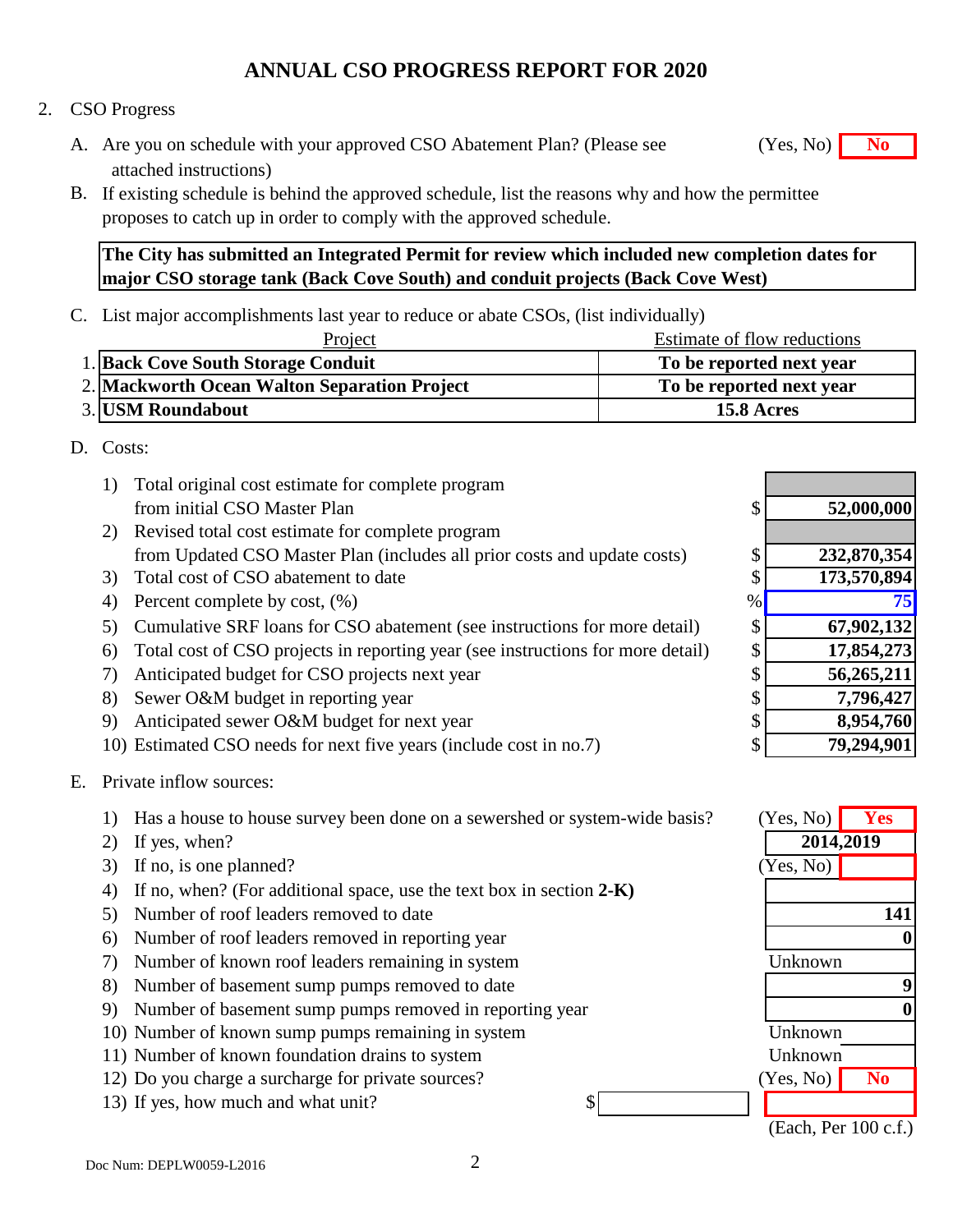#### F. Other inflow sources

- 1) Number of catch basins removed this year
- 2) Number of catch basins remaining in system
- 3) Are you aware of any wetlands/bogs draining to sewer?
- 4) Are you aware of any streams intercepted by sewer?
- 5) If yes to 3 or 4, what plans are there to deal with them?

**A project is currently out to bid to reroute an interceptor sewer and manhole out of the Dole Brook. Continued implementation of the CSO Master Plan and CMOM Program will result in the reduction and/or removal of direct wetland connections into sewer. Additionally, the Inflow and Infiltration Program Phase 3 Mitigation Report will include strategies to remove non-sanitary sources of water** 

G. Results of any specific flow monitoring to determine effectiveness of previous CSO abatement projects. Compare actual CSO abatement with projections made during the CSO Master Plan.

**A table of CSO Monitoring is included with this report. Additional monitoring was conducted in various points around the City.**

- H. Yearly precipitation, CSO events, volumes, or block test data. (Enter data on Excel spreadsheet: CSO Activity & Volumes.xlsx)
- I. Work done on the Nine Minimum Controls during the year.
	- 1) Results of operation and maintenance (O&M) program for the sewer system and combined sewer system overflows during the year.
		- a. Who is responsible for combined sewer system O&M?

| Name       | <b>Christopher Branch</b> | Tel. No. |
|------------|---------------------------|----------|
| Title      | <b>Director</b>           |          |
| Dept.      | Public Works              |          |
| Size Staff | 39.0                      |          |

b. Inspection schedules

Number of CSO regulators **39** Number of tide gates **9** Number of pump stations Number of CSO outfalls **29**

| 39 |
|----|
| 9  |
| 20 |
| 29 |

Inspection interval Inspection interval Inspection interval Inspection interval

| <b>As Needed</b> |
|------------------|
| <b>Quarterly</b> |
| <b>Daily</b>     |
| <b>Annually</b>  |

**874-8801**

|           | 21    |
|-----------|-------|
|           | 1,914 |
| (Yes, No) | Yes   |
| (Yes, No) | Yes   |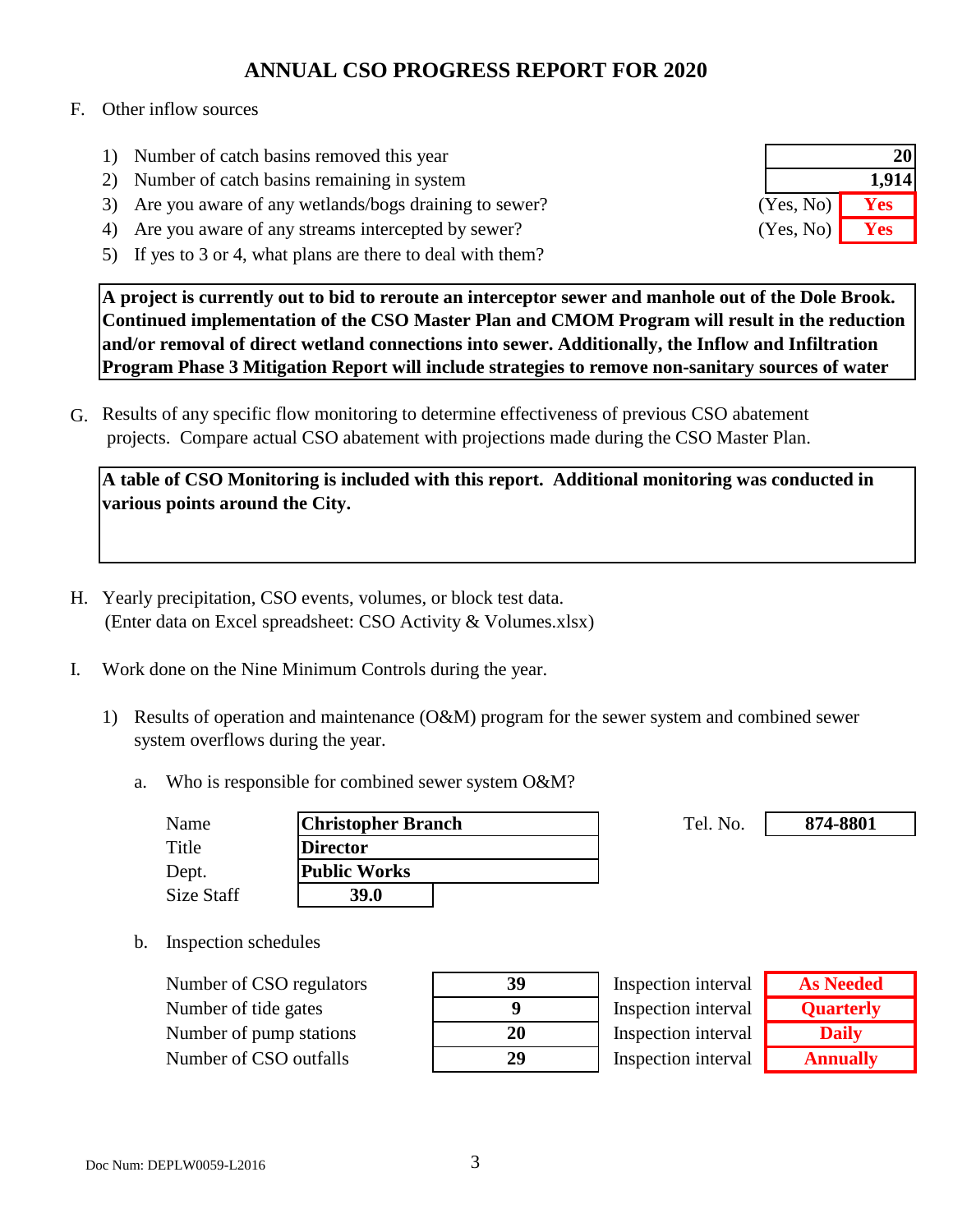c.

Document the following activities that were performed and include the tons or cubic yards of debris removed last year from catch basins and sewers.

| <b>Catch Basin Cleaning</b>                    |                             |            |                    |  |
|------------------------------------------------|-----------------------------|------------|--------------------|--|
| Total # of Basins                              | # of Basins Cleaned         |            |                    |  |
| Last Year                                      | Last Year                   |            | Debris Removed     |  |
| 1934                                           | 582                         |            | 869<br><b>Tons</b> |  |
| (Please attach cleaning schedule if available) |                             |            | (Tons, Cu. Yds.)   |  |
|                                                |                             |            |                    |  |
| <b>Sewer Cleaning</b>                          |                             |            |                    |  |
| <b>Total Combined</b>                          | <b>Footage Cleaned</b>      |            |                    |  |
| Sewer                                          | Last Year                   |            | Debris Removed     |  |
| 625,363                                        | 87,240                      | lin. ft.   | <b>Tons</b><br>293 |  |
| (Please attach cleaning schedule if available) |                             |            | (Tons, Cu. Yds.)   |  |
|                                                |                             |            |                    |  |
| <b>Pump Station Cleaning</b>                   |                             |            |                    |  |
| <b>Cleaning Frequency</b>                      | <b>Inspection Frequency</b> |            |                    |  |
| <b>Quarterly</b>                               | 2/Week                      |            |                    |  |
|                                                |                             |            |                    |  |
| <b>TV Work</b>                                 |                             |            |                    |  |
| Sewer & Storm Footage Televised                | TV Frequency                |            |                    |  |
| lin. ft.<br>139,458                            | <b>Daily</b>                |            |                    |  |
|                                                |                             |            |                    |  |
| <b>Smoke Testing</b>                           |                             |            |                    |  |
| Sewer & Storm Footage Tested                   | Dates of Smoke Testing      |            |                    |  |
| lin. ft.<br>$\boldsymbol{0}$                   |                             | (mm/dd/yy) |                    |  |
|                                                |                             |            |                    |  |
| Infiltration/Inflow Study                      |                             |            |                    |  |
| I/I Study Was Performed On                     |                             |            |                    |  |
| 181<br><b>Linear Feet Of Sewer</b>             |                             |            |                    |  |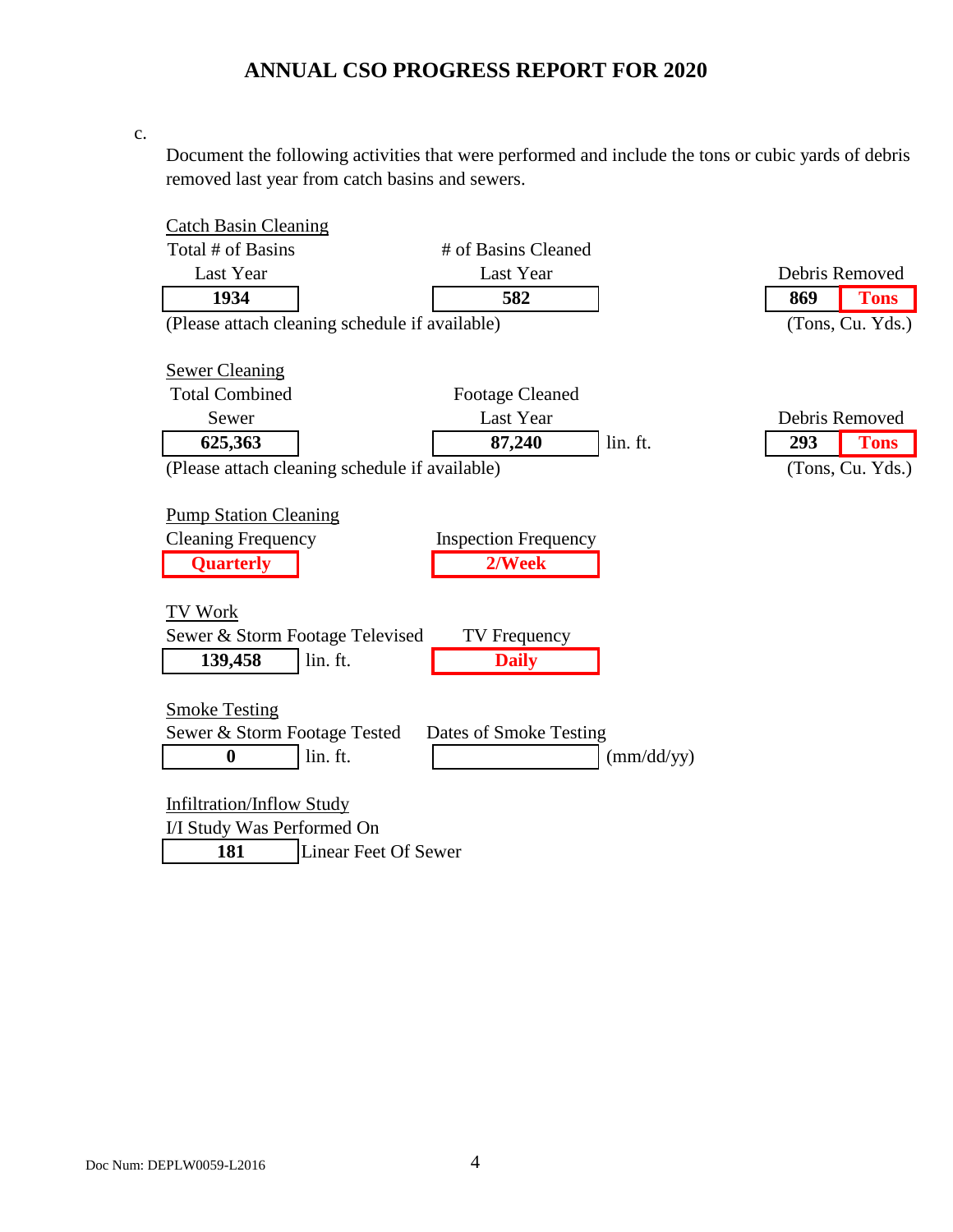2) Maximum Use of the Collection System for Storage

*Maximum use of the collection system for storage means making relatively simple modifications to the combined sewer system to enable the system itself to store wet weather flows until downstream sewers and treatment facilities can handle them. The municipality should evaluate more complex modifications as part of the long-term control plan.*

a. List any regulators or weirs that were adjusted last year to optimize settings for maximum storage. (list individually)

| . .                            |  |
|--------------------------------|--|
| $\overline{\phantom{0}}$<br>۷. |  |
| ⌒<br>J.                        |  |
| . .                            |  |

b. Document attempts last year to retard inflows to the system by use of special gratings or flow control type devices.

Number of Special Storm Drain Gratings Installed Comments:

**The City continues to utilize innovative green infrastructure methods to retard inflows such as underdrained soil filters, rain gardens, and filterra units on sewer separation projects.**

Number of Flow Control Type Devices Installed Comments:

**The City continues to utilize innovative green infrastructure methods to retard inflows such as underdrained soil filters, rain gardens, and filterra units on sewer separation projects.**

c. Describe any tide gate maintenance and repair to eliminate tidal intrusions. (list individually)

|                      | Tide Gate | Maintenance/Repair |
|----------------------|-----------|--------------------|
| .                    |           |                    |
| ⌒<br>∠.              |           |                    |
| ⌒<br>$\mathfrak{I}.$ |           |                    |

Attach a schedule for implementation of any minor construction associated with maximizing the collection system for storage.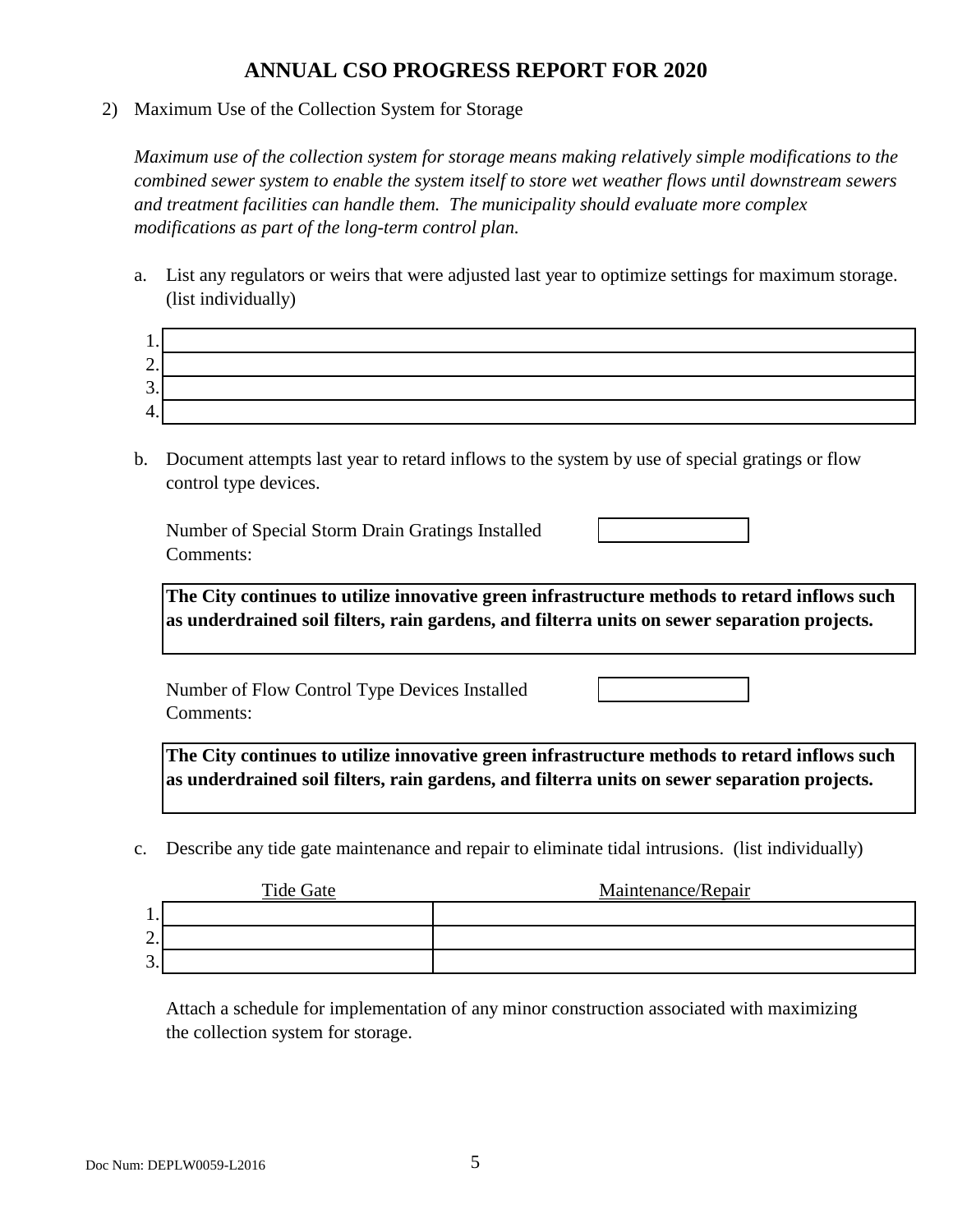3) Review any Modification of the Industrial Pretreatment Program to Assure that CSO Impacts Are Minimized

*The municipality should determine whether nondomestic sources are contributing to CSO impact and, if so, investigate ways to control them. The objective of this control is to minimize the impacts of discharges into combined sewer systems from significant nondomestic sources (i.e., industrial and commercial sources during wet weather events, and to minimize CSO occurrences by modifying inspection, reporting, and oversight procedures within the approved pretreatment program.*

### *Fill in this section only if you have nondomestic source of wastewater.*

Do you have an industry that significantly impacts a CSO? **No** (Yes, No) **No** (Yes, No)

What measures or modifications were taken last year to insure that nondomestic sources are not contributing to CSO impacts. (Examples of measures: Inventory of nondomestic discharges to the combined sewer, assessment of nondomestic discharges on CSOs, evaluation of feasible modifications)

**The City of Portland Industrial Pretreatment Program continues to work with significant Industrial/Commercial dischargers to focus their efforts in reducing their water use and to recover POTW plant capacity during storm events. In 2018, the management and administration of the Industrial Pretreatment Program was transferred to the Portland Water District. The City will support and continue to coordinate with the PWD.**

4) Maximization of Flow to the POTW for Treatment

*Maximizing flow to the POTW entails simple modifications to the combined sewer system and treatment plant to enable as much wet weather flow as possible to reach the treatment plant. The objective of this minimum control is to reduce the magnitude, frequency, and duration of CSOs that flow untreated into receiving waters.*

a. List any change completed or planned last year to maximize flow to the POTW. (list individually)

| PLANNED PHYSICAL | <b>ESTIMATED</b> | <b>ESTIMATED</b>  | <b>ESTIMATED</b>   | <b>ESTIMATED</b>   |
|------------------|------------------|-------------------|--------------------|--------------------|
| <b>CHANGE</b>    | COST(S)          | <b>COMPLETION</b> | <b>YEARLY</b>      | <b>YEARLY</b>      |
|                  |                  | <b>DATE</b>       | <b>DECREASE IN</b> | <b>DECREASE IN</b> |
|                  |                  | (MM/DD/YY)        | <b>EVENTS</b>      | <b>VOLUME</b> (MG) |
|                  |                  |                   |                    |                    |
|                  |                  |                   |                    |                    |
|                  |                  |                   |                    |                    |
|                  |                  |                   |                    |                    |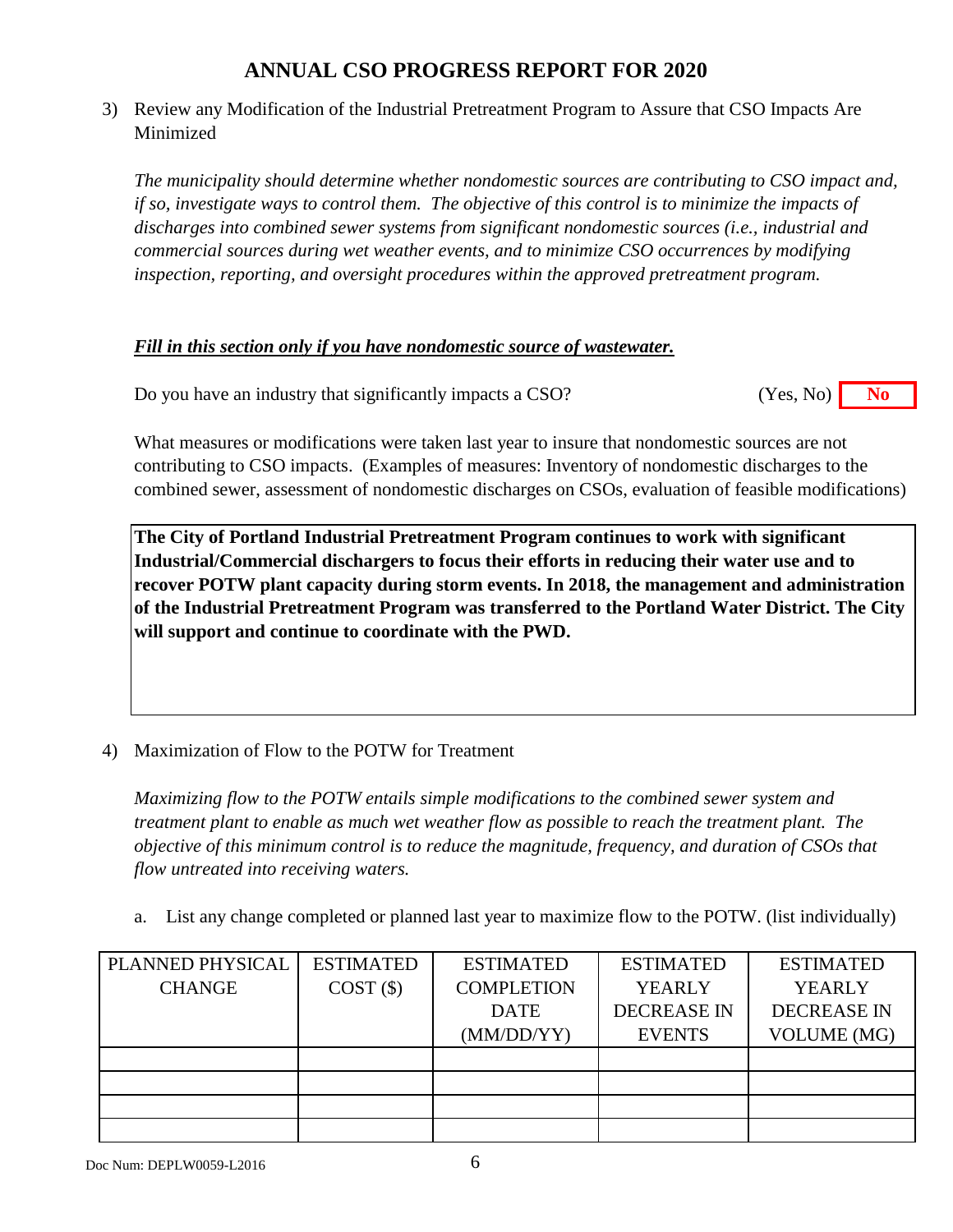#### 5) Prohibition of CSO Discharges During Dry Weather

*This control includes all measures taken to ensure that the combined sewer system does not overflow during dry weather flow conditions. Dry weather overflow control measures include improved O&M as well as physical changes to regulator and overflow devices.*

a. Did you have a dry weather CSO discharge during the last year? **No** (Yes, No) **No** If yes, explain (list individually). Do not report Sanitary Sewer Overflows (SSOs) below. (Yes, No)



6) Control of Solid and Floatable Material in CSO Discharges

*The intent of this control is to document that low cost control measures have been implemented which reduce solids and floatables discharged from CSOs to the maximum extent practicable.*

a. List any of the following control measures that were implemented last year to reduce solids and floatables discharged from CSOs. If control measures were implemented, list their Success.

| Baffles in Regulators or Overflow Structures: |          |                    |
|-----------------------------------------------|----------|--------------------|
| Number of Baffles Installed:                  | Success: |                    |
|                                               |          | (Good, Fair, Poor) |
| Trash Racks in CSO Discharge Structures:      |          |                    |
| Number of Trash Racks Installed:              | Success: |                    |
|                                               |          | (Good, Fair, Poor) |
| <b>Catch Basin Modifications:</b>             |          |                    |
| Number of Modifications:                      | Success: | Good               |
|                                               |          | (Good, Fair, Poor) |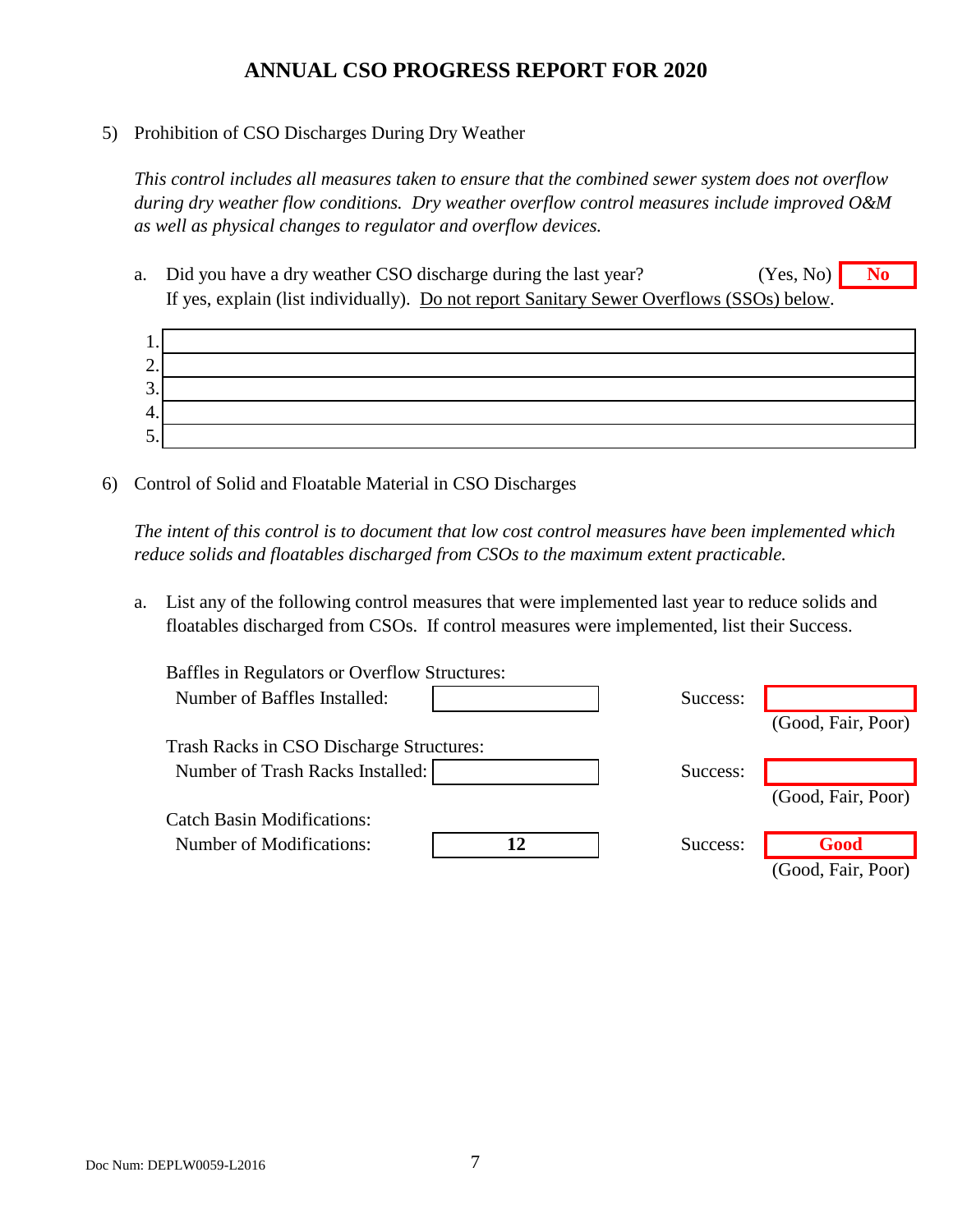| End of Pipe Nets:         |           |          |                    |
|---------------------------|-----------|----------|--------------------|
| Number of Nets Installed: |           | Success: |                    |
|                           |           |          | (Good, Fair, Poor) |
| <b>Litter Controls:</b>   |           |          |                    |
| Litter Control:           | (Yes, No) |          |                    |
|                           |           |          | (Good, Fair, Poor) |
| <b>Other Controls:</b>    |           |          |                    |
| Type of Control           |           | Success: |                    |
|                           |           |          | (Good, Fair, Poor) |

b. The estimated amount of solids and floatables removed last year by implementing the above control measures.

 (Tons, Cu. Yds.) (Attach any schedules and associated costs for implementation of this control.)

7) Pollution Prevention Programs That Focus on Contaminant Reduction Activities

*The seventh minimum control, pollution prevention, is intended to keep contaminants from entering the combined sewer system and thus receiving water via CSOs.*

a. Document any of the following efforts last year to implement this control.

Public education or increased awareness programs that encourage water conservation and could decrease dry weather sanitary flow to the POTW and increase the volume of wet weather flows that can be treated at the POTW.

**Public informational meetings to discuss CSO projects and their impacts on the environment. Portland Water District continues education through our website and environmental coordinators. The Portland Water District has distributed several pamphlets describing items which should not be flushed down the sewer and the affects they can have on the treatment plant and the environment. The Water Resources Division of Public Works** 

Strategic placement of garbage receptacles, more efficient garbage collection.

**The City of Portland is using a single source collection of recyclables to allow for quicker and more efficient collection. The Public Works Department, thru the waste management division, manages this program, tied to improvements to the ecomaine MRF. The City also uses Big Belly's which are solar powered compactors. The City has also placed recycling containers in parks to reduce the amount of recycling found in the trash.**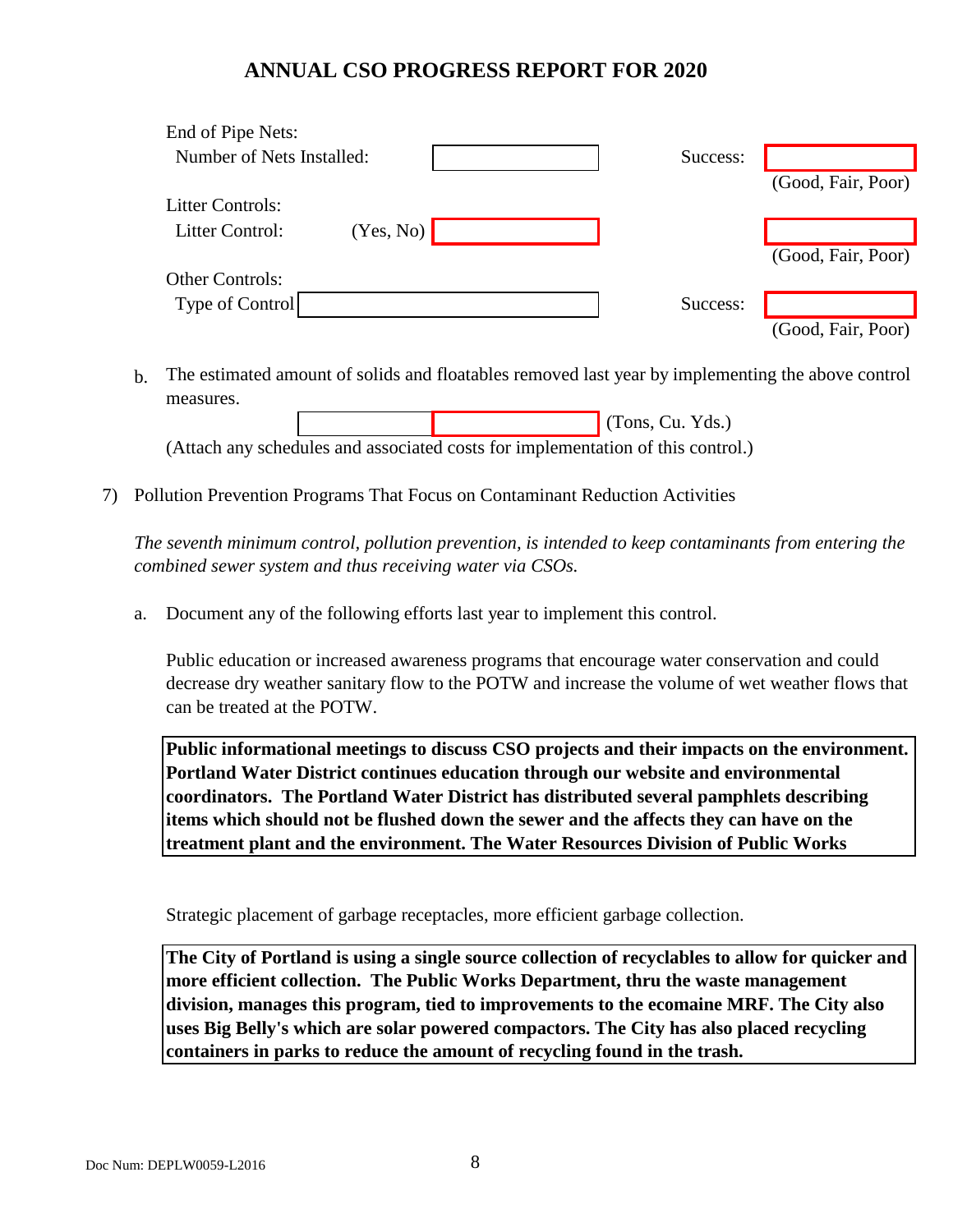Street sweeping efforts with estimate of material removed (tons/yr, cy/yr).

**The entire city is swept at least once per year and additional sweeping is completed frequently in several areas. In 2020, a total of 1,675 tons of material was removed from street sweeping operations. The City tracks swept areas here:** 

**https://portlandme.maps.arcgis.com/apps/View/index.html?appid=3df04bc65df8423a93d8bcb 3746bd35b** 

Anti-litter campaigns; campaigns through public outreach and public service announcements employed to educate the public about effects of littering, over fertilizing, pouring used motor oil down catch basins, etc.

**Public outreach continues with the e-card system at the Riverside Recycling Center. This better tracks individual household waste production and allows for universal waste recycling. Public Works has a household hazardous waste drop-off program at the Riverside Recycling Center.**

Efforts to eliminate illegal dumping. Programs such as law enforcement and public education aimed at controlling illegal dumping of litter, tires, and other materials into water bodies or onto the ground.

**The City continues to distribute public letters to inform and curtail dumping of yard waste within Capisic Brook and Fall Brook watersheds. A concerted effort is also made in areas found during outfall inspections exhibiting dumping.** 

| b. Does the community have a hazardous waste collection program? | $(Yes, No)$ Yes |  |
|------------------------------------------------------------------|-----------------|--|

If yes, how often is it collected?

**Monthly (April - November)**

If yes, how much hazardous waste is collected?

**81,411 pounds**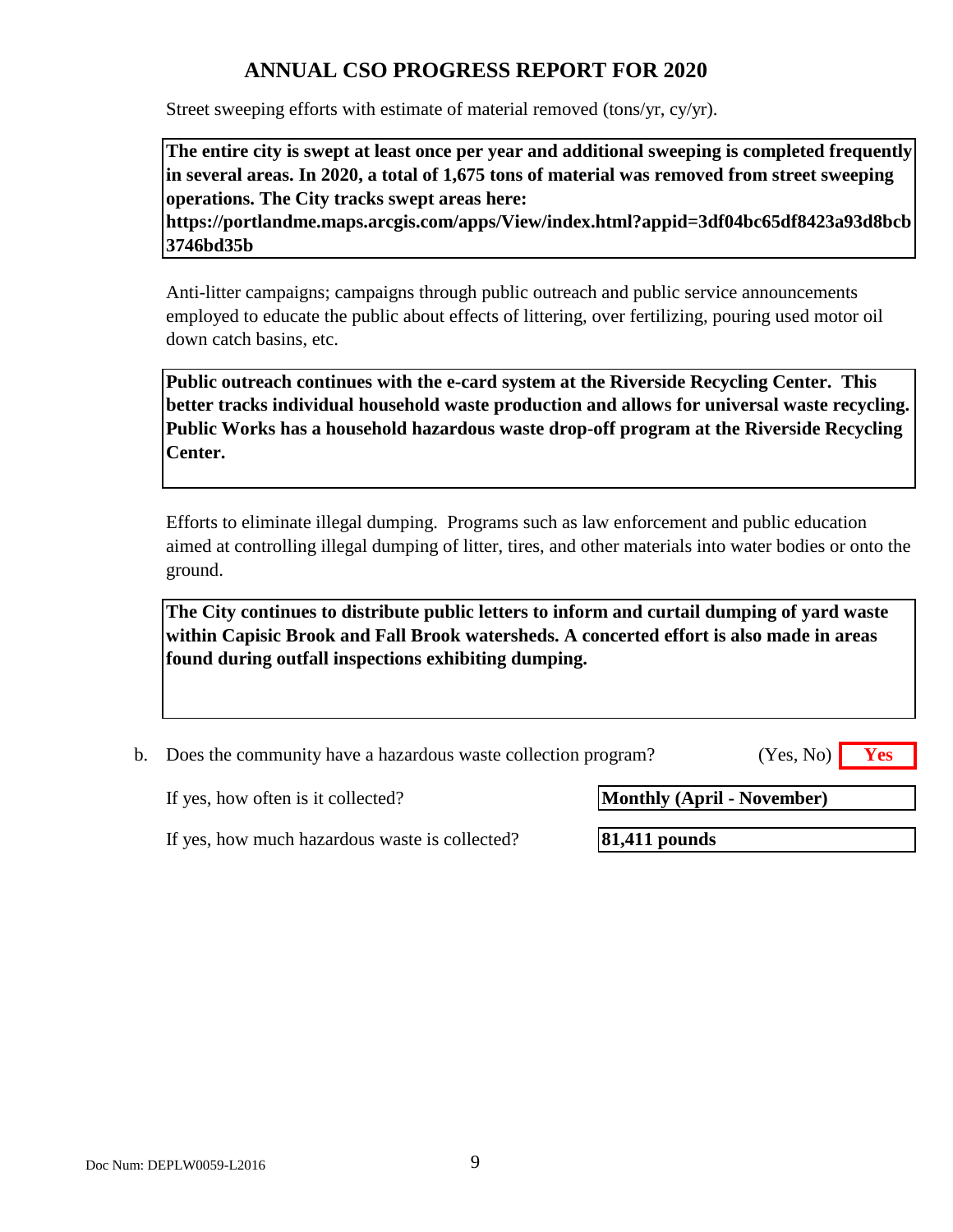c. List the individual(s) responsible for your community's stormwater management program, their title and contact information.

**Christopher Branch, PE - Director of Public Works - cbranch@portlandmaine.gov Nancy Gallinaro - Water Resources Manager - neg@portlandmaine.gov Benjamin Pearson, PE - Compliance Coordinator - bnp@portlandmaine.gov**

d. List and describe stormwater pollution prevention measures and BMPs (e.g., biofilters, bioswales, rain gardens) completed or planned for implementation. Attach any schedules and cost estimates associated with this control.

**The City is utilizing baffle boxes, vortex concentrating manholes, Filtera boxes and rain gardens on storm drain systems to reduce sediment and pollutants load entering the receiving waters. The City utilizes hoods in the catch basin sumps to reduce floatables from entering system. The City requires a 3 foot sump on all catch basins to collect sediment. The Planning** 

8) Public Notification to Ensure That the Public Receives Adequate Notification of CSO Occurrences and CSO Impacts

*The objective of this control is to ensure that the public receives adequate notification of CSO impacts on pertinent water use areas. Of particular concern are beach and recreational areas that are affected by pollutants discharged in CSOs.*

a. Locations where signs are posted.

Are all CSO outfalls locations marked with a sign in accordance with your permit?

**Yes** (Yes, No)

List any other locations where CSO signs are posted (public beach, information center, town office, etc.).

b. List dates of CSO informational public hearings or meetings last year. (list individually)

**1. March 4 - Back Cove West** 2.  $3.$  4.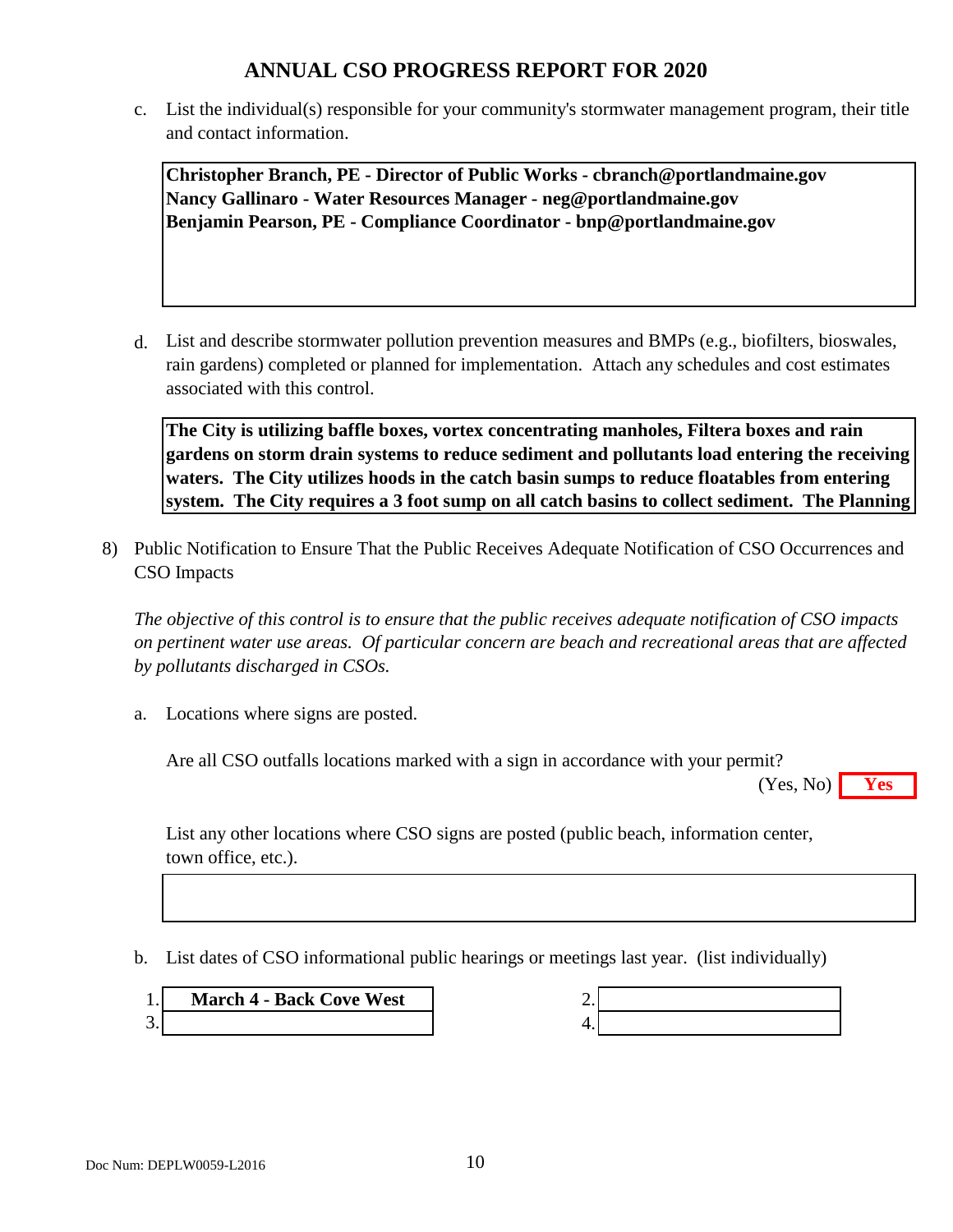c. List any other measures to inform the public that occurred last year (e.g. radio announcements, flyers, social media, dedicated webapge).

**Project informational letters during construction. Monthly project updates to Council. Social Media Postings. Website announcements on portlandmaine.gov and dedicated Water** 

9) Monitoring to Effectively Characterize CSO Impacts and the Effectiveness of CSO Controls

*The ninth minimum control involves visual inspection and other simple methods to determine the occurrence and apparent impacts of CSOs. This minimum control is an initial characterization of the combined sewer system to collect and document information on overflow occurrences and known water quality problems and incidents, such as beach or shellfish bed closures, that reflect use impairments caused by CSOs. Changes in the occurrences of such incidents can provide a preliminary indication of the effectiveness of the Nine Minimum Controls.*

a. Check off and fill in information on the following monitoring methods used in overflow structures: (list individually)

Flow Meters

Locations

|                    | 1. Remote dialy readings at 28 CSO | <b>After Rain Event</b> |
|--------------------|------------------------------------|-------------------------|
| ⌒                  |                                    |                         |
| 2<br>$\mathcal{L}$ |                                    |                         |
| 4.                 |                                    |                         |

Blocks

Locations

| Visual needed at 1 location |  |  |
|-----------------------------|--|--|
|                             |  |  |
|                             |  |  |
|                             |  |  |

Chalklines

Locations



Other monitoring methods?

Frequency Data Collected

| <b>After Rain Event</b> |  |  |
|-------------------------|--|--|
|                         |  |  |
|                         |  |  |
|                         |  |  |

Inspection Frequency

| <b>After Rain Event</b> |  |  |
|-------------------------|--|--|
|                         |  |  |
|                         |  |  |
|                         |  |  |

Inspection Frequency

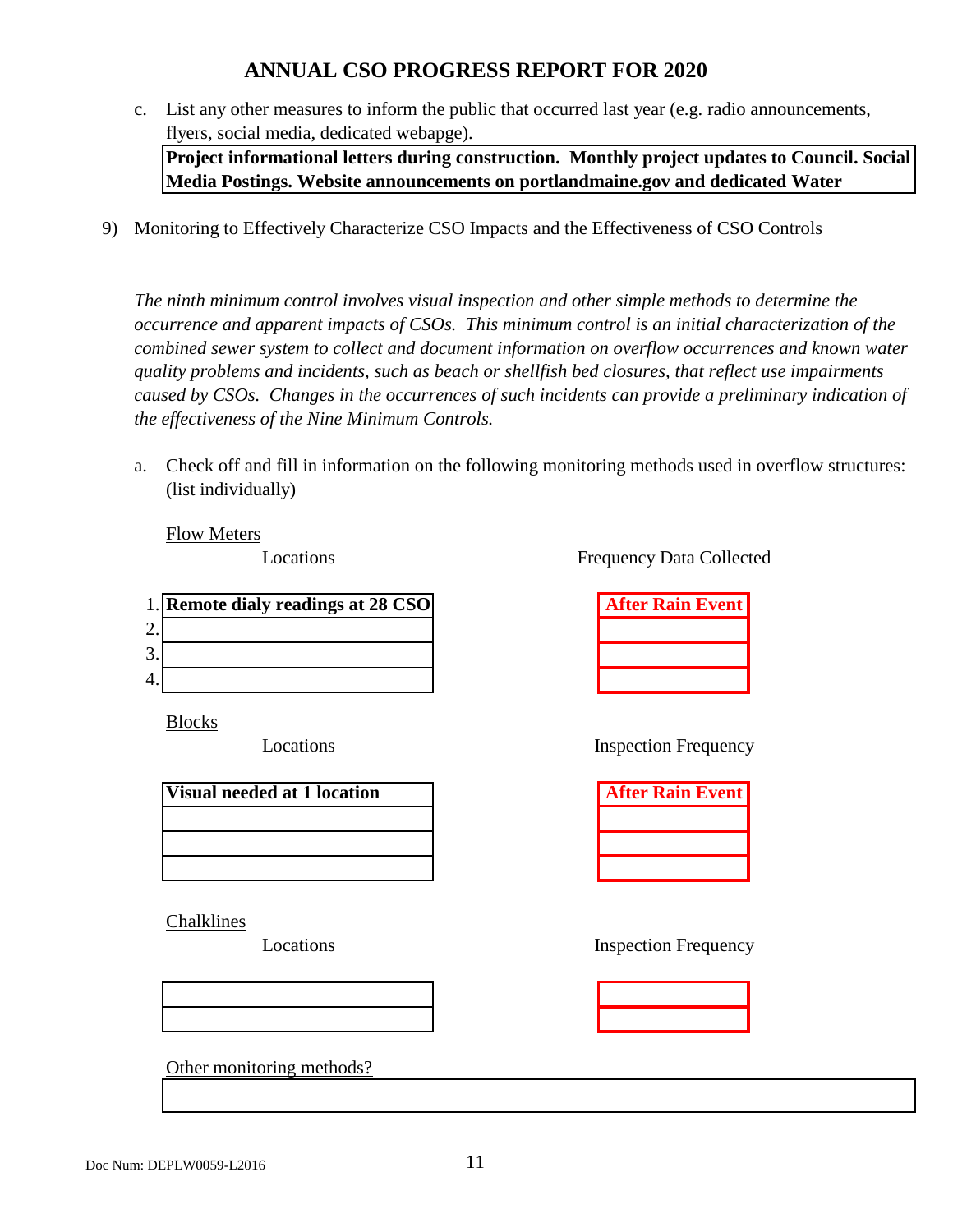b. Has a hydraulic/hydrologic model been developed? Is the model used to report CSO discharge occurrences? **No** Has it been updated to reflect collection system asset changes: If yes, when was the model last updated? (mm/dd/yy)

| (Yes, No) | Yes |  |
|-----------|-----|--|
| (Yes, No) | No  |  |
| (Yes, No) | Yes |  |
| 10/30/19  |     |  |

c. CSO impacts to swimming beaches and shellfishing areas.

List any swimming beaches that may be impacted by your CSOs. (list individually)

|                | 1. East End Beach |
|----------------|-------------------|
| $\Omega$<br>∠. |                   |

Does your community or other entity test the water quality at beaches or near your CSOs?

|            | (Yes, No) | Yes |
|------------|-----------|-----|
| Frequency? | 3/week    |     |

(Yes, No) (Yes, No)

### If yes, list dates of test and results

| Dates                           | <b>Results</b>                                                   |
|---------------------------------|------------------------------------------------------------------|
| May - September ( $mm/dd/yy$ )  | http://www.mainecoastdata.org/public/monitoringData.aspx?id=1006 |
| $\text{mm}/\text{dd}/\text{yy}$ |                                                                  |
| (mm/dd/yy)                      |                                                                  |
|                                 |                                                                  |

Any beach closing last year? **Yes** No. 2014

Were they caused, in whole or in part by CSOs? (Yes, No) **Yes** 

What are the procedures for notifying the public of beach closures?

**Public posting at entrance to beach and flying a colored flag. Public posting of the information is also available on the Maine Healthy Beaches website located at http://www.mainehealthybeaches.org/** 

List any shellfishing areas that may be impacted by your CSOs. (list individually)

|         | 'pen | <b>Conditionally Opened</b> | Closed                    |
|---------|------|-----------------------------|---------------------------|
| π.      |      |                             | <b>Portland Area 13-A</b> |
| ◠<br>٠. |      |                             |                           |
| 3.      |      |                             |                           |
| 4.      |      |                             |                           |